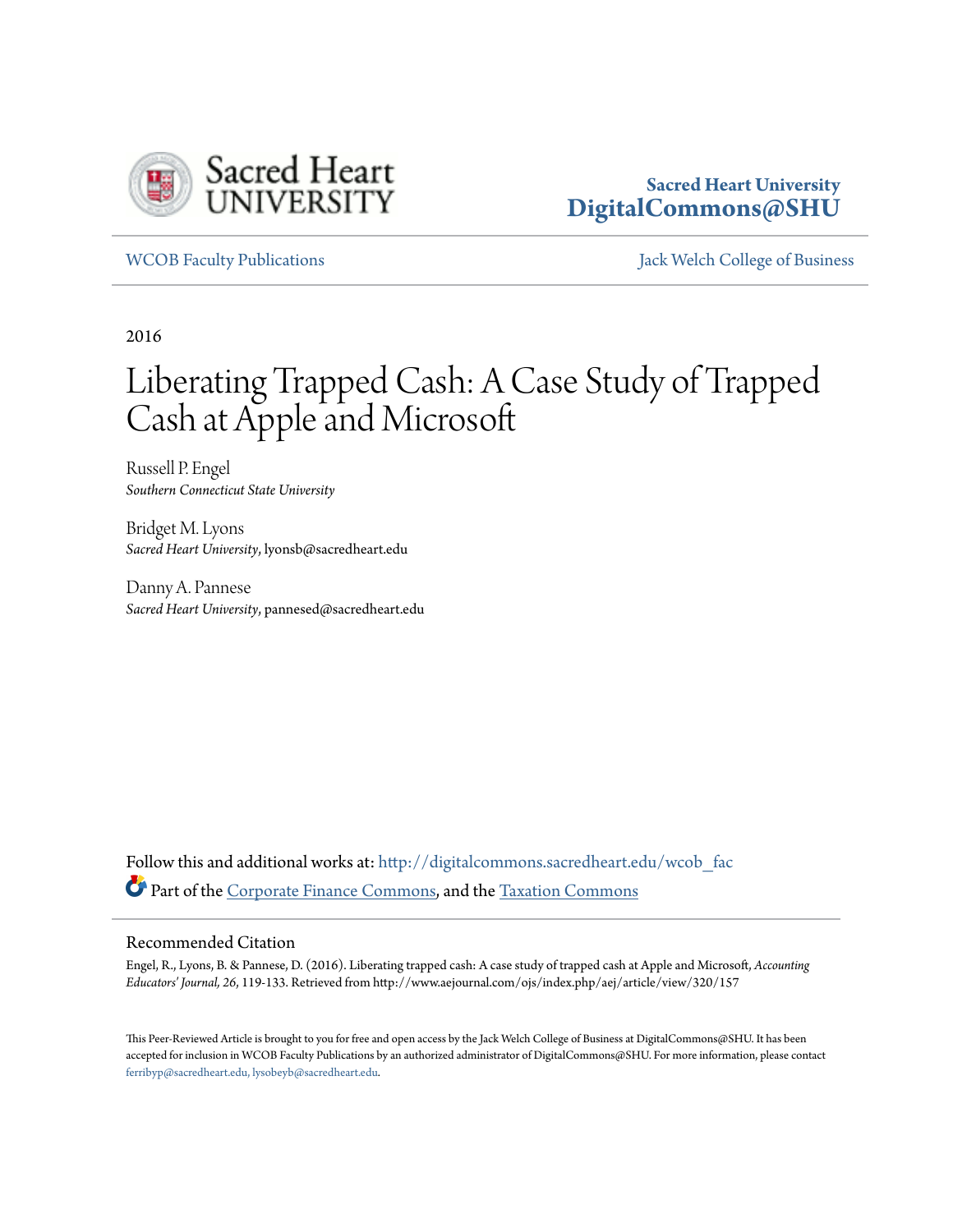*THE ACCOUNTING EDUCATORS' JOURNAL*  **Volume XXVI 2016 pp. 119-133**

## **Liberating Trapped Cash: A Case Study of Trapped Cash at Apple and Microsoft**

### **Russell Engel**

Southern Connecticut State University

### **Bridget Lyons**

Sacred Heart University

## **Danny Pannese**

Sacred Heart University

### **Abstract**

The topic of trapped cash, or cash permanently reinvested overseas to avoid tax upon repatriation, has become a hot topic in accounting, finance and policy circles over the past five years. This case study considers trapped cash at two major technology firms, Microsoft and Apple. The case can be used to initiate a discussion of the origination and financial reporting of overseas cash and alternative uses of this cash. The focus is to examine the reporting of cash balances and related tax impacts and to identify and evaluate the strategies utilized by Microsoft and Apple to manage offshore cash.

#### **Case Context**

In the fall of 2014 you were hired by Nancy Paxton, Senior Director of Investor Relations at Apple. An important part of your role is to collect and analyze information on permanently reinvested earnings and so called "trapped cash" in order to better respond to shareholder questions and inform political requests and potential future hearings. Today is October 9, 2014 and your role has gained urgency following a just released letter sent from Carl Icahn in which he makes a push for utilizing Apple's vast cash balances to repurchase stock in a strategy he claims will enhance shareholder value. Ms. Paxton has asked you to prepare background materials for a response with a particular focus on comparing and contrasting Apple and Microsoft in terms of cash balances, cash held outside the United States and use of cash over the past five years.

Nancy Paxton has just forwarded the recently released letter sent from Carl Icahn. This letter follows a previous open letter issued in January. The letters are excerpted below and the full text of the letters is available in Appendix 3.

From October 2014 letter:

"You have said before that the company likes to be "opportunistic" when repurchasing shares and we appreciate that. With this letter we simply hope to express to you that now is a very opportunistic time to do so. We think a tender offer is simply a good method of conducting a large repurchase in an expedited timeframe, but the exact method and the exact size is not the key issue for us. We are simply asking you to help us convince the board to repurchase a lot more, and sooner. We feel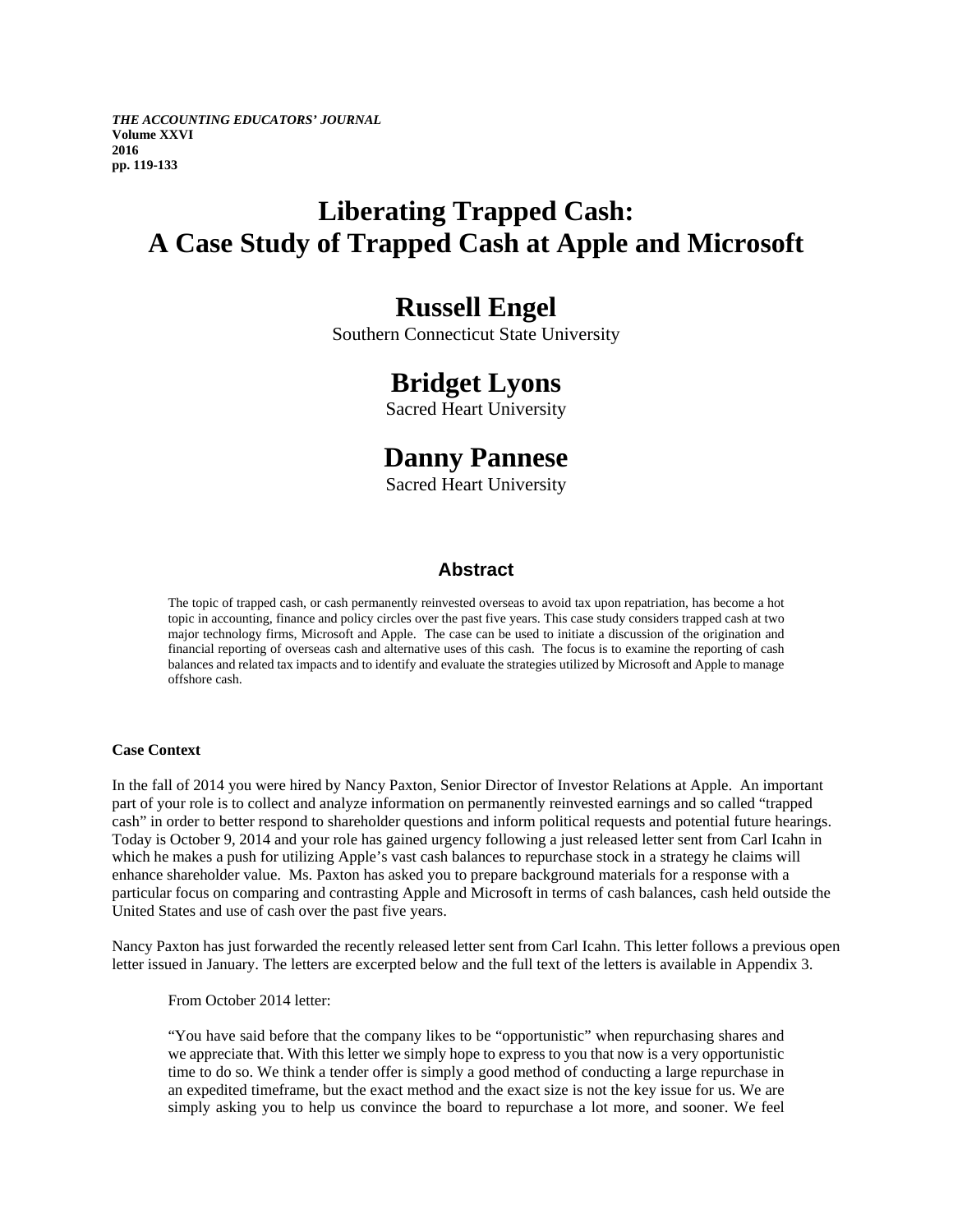compelled to do so because we forecast such impressive earnings growth over the next few years, and therefore we believe Apple is dramatically undervalued in today's market, and the more shares repurchased now, the more each remaining shareholder will benefit from that earnings growth." From January 2014 letter:

"In our opinion, a great example of a "no brainer" in today's market is Apple. The S&P 500's price to earnings multiple is 71% higher than Apple's, and if Apple were simply valued at the same multiple, its share price would be \$840, which is 52% higher than its current price. This is a dramatic valuation disconnect that simply makes no sense to us, and it seems that the company agrees with us on this point. Tim Cook himself has expressed on more than one occasion that Apple is undervalued, and as the company states, it already has in place "the largest share repurchase authorization in history." We believe, however, that this share repurchase authorization can and should be even larger…"

"When compared to its next largest competitor, Microsoft, for example, Apple has \$68 billion more net cash and is expected to generate \$18 billion more in earnings during 2014.

The Board may argue that much of its cash and earnings are international and therefore subject to a repatriation tax if returned to the United States to repurchase shares. While this is true, we question why the company would not simply borrow the money in the Unites States to the extent it deems its domestic cash of \$36 billion and domestic earnings are insufficient. Given that the company has \$130 billion of net cash and \$40 billion of expected annual earnings, and the fact that it is hard to find a better time in history to borrow money, a \$50 billion share repurchase over the course of fiscal year 2014 seems more than reasonable to us. Today, Apple's outstanding ten year bonds yield 3.63%, and its five year bonds yield 2%. Apple could either continue to carry this debt, repay it from its domestic earnings over time, or repatriate cash from abroad upon the passage of corporate tax reform."

You just left a meeting with Nancy and senior finance executives called to discuss next steps. The group believes Apple needs a response to the letter from Icahn as well as recent political hearings and public outcry over "tax avoidance". While all believe the firm needs to respond, views differ on recommended nest steps. One view is that Apple's stock price has risen dramatically over the past 18 months in part based upon the firm's strategies aimed at managing global taxes while refining the capital structure through debt issuances and share repurchases. Others agree with Icahn that the firm's excess liquidity may be contributing to depressed share valuation.

This letter follows a host of tweets Mr. Icahn posted earlier in the year. Icahn's call to issue debt to *free up* cash to buy back shares of Apple stock is not the only such request. Last year, David Einhorn, founder of Greenlight Capital initiated legal proceedings against Apple in order to get Apple to issue a dividend. The term, *free up cash* has particular significance because despite being cash rich, Apple has listed most of its cash as being permanently reinvested overseas. This language is derivative of FASB ASC 740. ASC 740-30-25-17 includes guidance on the evidence needed for a parent entity to assert that undistributed earnings are invested indefinitely in order to avoid the repatriation tax. So while it is true that Apple has a lot of cash, this cash is "trapped" overseas. It is also worth noting that the former CEO, Steve Jobs, was against both issuing debt and paying dividends and these views are still held by some significant shareholders.

#### **Task 1**

You have been asked to analyze the issue of permanently reinvested earnings and trapped cash with a particular emphasis on comparing Apple to Microsoft in terms of use of foreign cash holdings and disclosure of cash and permanently reinvested earnings. Microsoft has been singled out based on the firm's similar cash situation, geographic and business profile and as well because the firm has already testified before the Senate.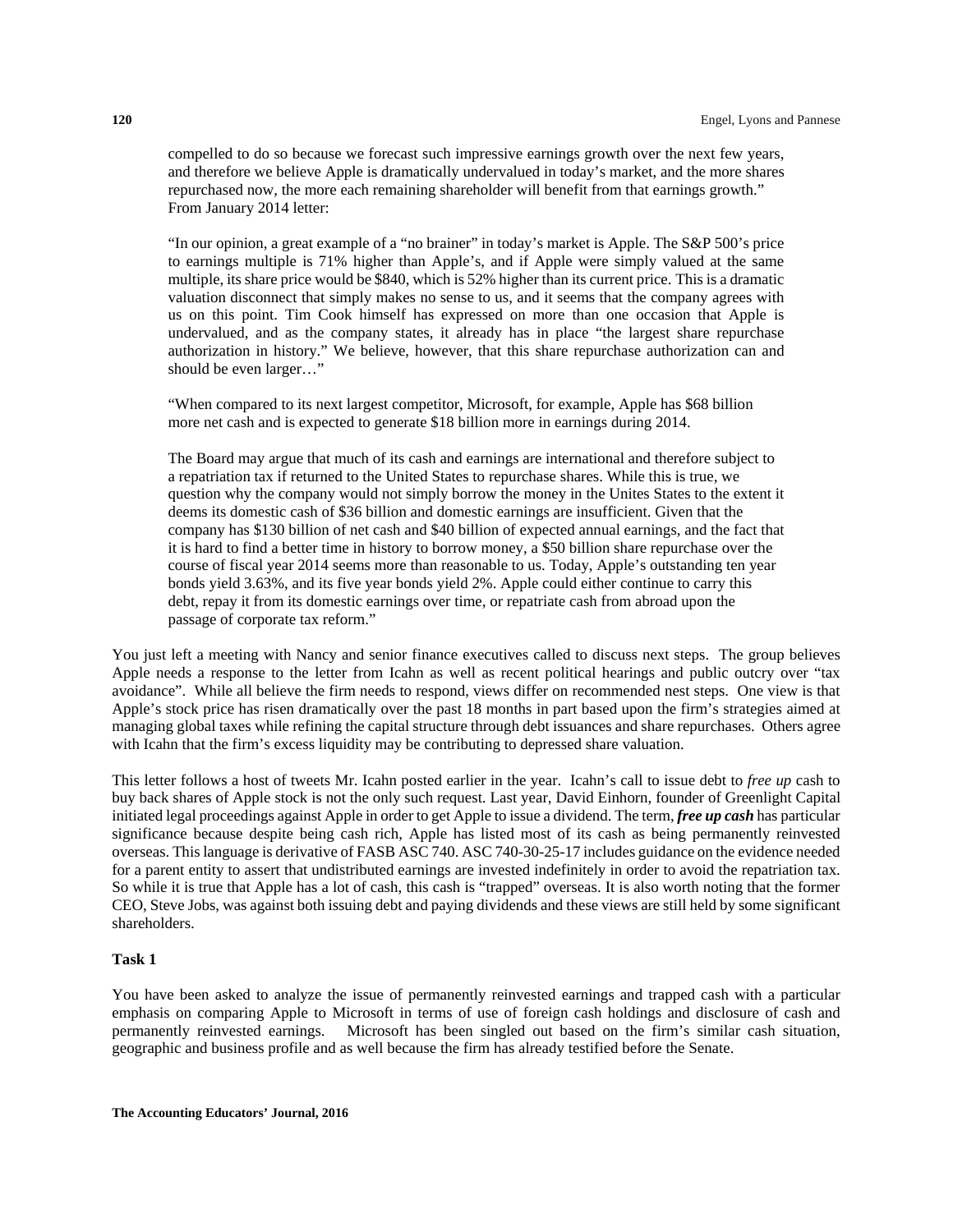Your response should:

- 1. Summarize for non-sophisticated investors the "trapped cash" issue
- 2. Examine the financial statements of Apple and Microsoft over the last five years and summarize reporting by each firm of:
	- i. Cash, cash held outside the U.S. and permanently reinvested earnings
	- ii. any potential tax implications
- 3. Compare how each firm utilized excess cash (i.e. not core business uses such as capital expenditures or investment in working capital) over the past three years
- 4. Analyze the pros and cons of Icahn's push for accelerated share repurchases

#### **Task 2**

Compounding the situation is the "invitation" sent by the Permanent Subcommittee on Investigations. Carl Levin has already had executives from Microsoft in to testify about their overseas earnings specifically regarding FASB ASC 740-30-25. Microsoft has already faced questions about their cash stockpile as far back as 2002 from consumer activist Ralph Nader. He thought Microsoft should have to pay the Accumulated Earnings Tax:

"Microsoft's cash balance of \$36 billion should be subject to a little-known part of the federal tax code called the "accumulated earnings tax." That tax was designed to prevent companies and their officers from accumulating excess cash as a way of avoiding dividend payouts and subsequent taxes. "It's a tax-avoidance scheme for the big shareholders," Mr. Nader said in an interview. He added: "This thing is out of control. Has any company in history ever accumulated so much cash?""1

These new questions come not about the size of cash in general but the alleged tax avoidance associated with this overseas cash.

- 1. Compute the reasonable needs of Microsoft and Apple using the Bardahl formula.
- 2. Do you think these companies are subject to the Accumulated Earnings Tax?

Information relevant to the tasks is provided in the following appendices.

- Appendix 1: Background on trapped cash
- Appendix 2: Information on case firms
- Appendix 3: Letters from Carl Icahn

- Appendix 4: Timeline
- Appendix 5: Bardahl formula for reasonable cash needs
- Appendix 6: Financial information in attached Excel file or students can pull 10Ks

<sup>1</sup> http://www.wsj.com/news/articles/SB1010359428628772440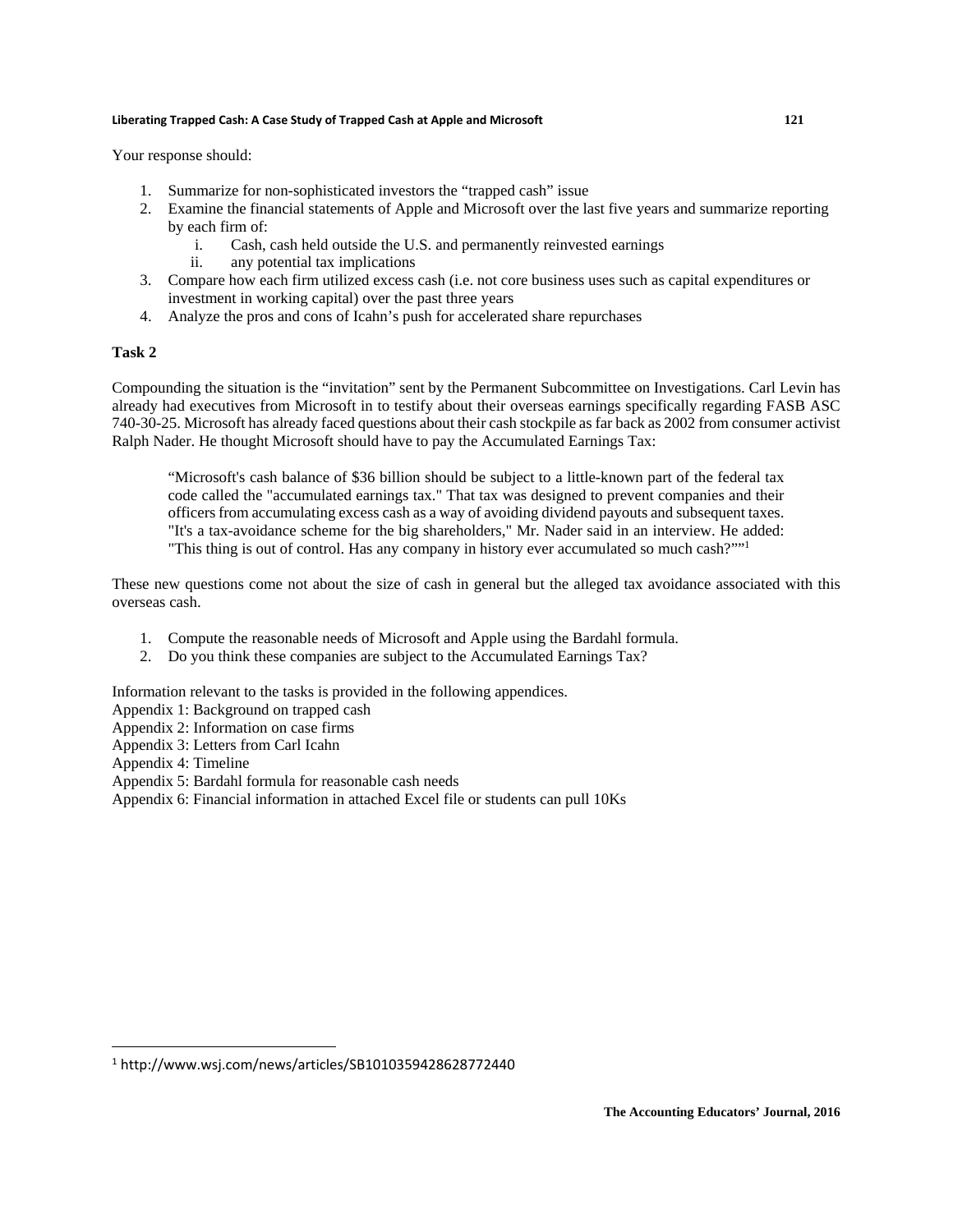#### **Appendix 1: Background on Trapped Cash**

So called "trapped cash" refers to cash and liquid investments held by subsidiaries located outside the United States. Firms with overseas subsidiaries located in jurisdictions where the tax rate is lower than the rates in the US can reduce taxes by attributing profits to foreign locales but bringing the cash back to the US subjects the funds to the US corporate tax rate, less credit for foreign income taxes paid. This issue has been particularly important in the technology sector since firms in the sector have recently amassed high cash levels from overseas operations. At the time of this case, the top 10 US technology firms held over \$400 billion in cash with about 60% held outside the US.

In principle, the United States follows a worldwide taxation system. This means that income earned by foreign subsidiaries of US headquartered firms is taxable upon repatriation. If the earnings are to be repatriated at a later date, this fact must be recognized in the financial statements as a deferred tax liability. The tax rate owed in the US is offset by the tax rate paid in the foreign locale. This differs from what is called a territorial tax system. In a territorial tax system, income earned by a foreign subsidiary is taxable where earned and not subject to tax upon repatriation.

The current rule (ASC 740-30-25-3) states that "there is a presumption that all undistributed earnings of a subsidiary will be transferred to the parent entity and that an entity must have specific, definite plans to overcome this presumption". In practice, things become more interesting. Further along in the codification we see that ASC 740-30- 25-18 states "a deferred tax liability is not recognized for undistributed earnings in a foreign subsidiary that is essentially permanent in duration". So, as long as a company stated that it will not be repatriating its foreign earnings, the company does not need to recognize a deferred tax liability.

#### **Appendix 2: Information on Case Firms**

Apple Inc. and Microsoft are two of the largest technology companies in the world by market capitalization. They are historically linked and the relationship of their respective founders, Steve Jobs and Bill Gates, was chronicled in the film "The Pirates of Silicon Valley." While Microsoft's success has been relatively linear, Apple was close to bankruptcy in 1997. Today both companies find themselves flush with cash. Microsoft's success continues to come from its Windows operating system and its Office Suite software. Apple's return to glory began with the iMac and has continued with the release of the iPod, iTunes, the iPad and most notably the iPhone.

Popular press stories often report the financial success of Apple and Microsoft in terms of their cash stockpile. The press often hones in on the fact that much of this cash is held overseas and out of the reach of taxation by the United States government. For example, this quote is taken from a March 12, 2014 story in Bloomberg (http://www.bloomberg.com/news/2014-03-12/cash-abroad-rises-206-billion-as-apple-to-ibm-avoid-tax.html):

"In three years, Microsoft's profits held offshore have more than doubled and Apple's have more than quadrupled. … The companies and their critics say the growing stockpiles are symbols of a broken U.S. tax system, for which they offer sharply divergent solutions."

These press stories and the underlying fact, that billions of dollars in corporate profits are out of the reach of taxation, does not sit well with certain members of Congress. Senator Carl Levin has held multiple hearings on overseas profits and has had executives from Microsoft before his committee to testify. (Note: By this date executives from both Apple and Microsoft have testified but the case task is written assuming that Apple has not yet testified and needs to prepare to give testimony.)

Senator Levin is not the only person who has an interest in this cash stockpile. Activist investors Carl Icahn and David Einhorn have been issuing statements in the press trying to sway Apple to buy back shares. Einhorn went as far as to file suit against Apple (the suit was later dropped).

Hedge fund billionaire David Einhorn is suing Apple to force the company to return more of its \$137bn cash pile to shareholders.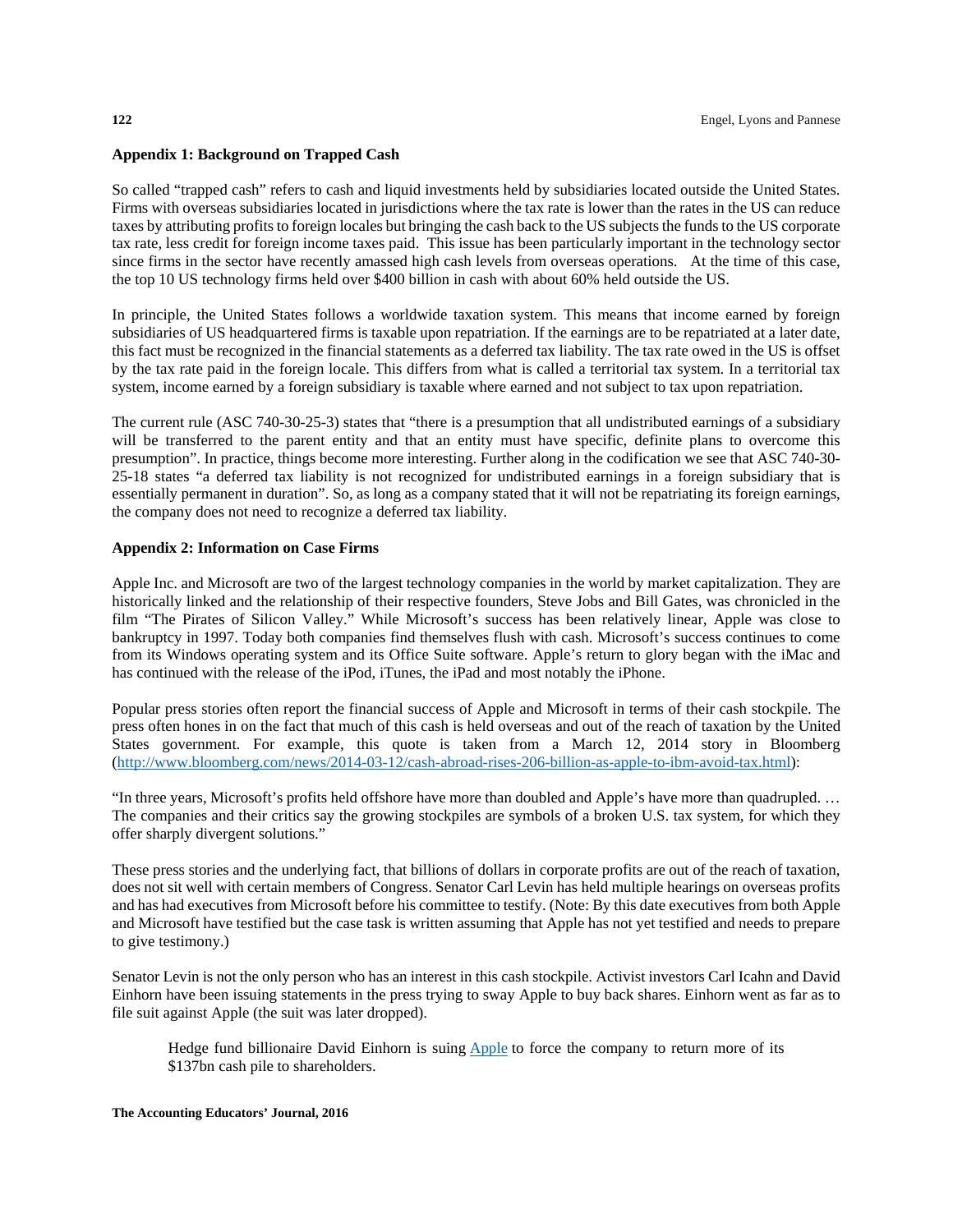Einhorn, whose Greenlight Capital hedge fund owns 1.3m Apple shares – 0.12% of the company, said the iPhone and iPad maker has a "cash problem" that it should solve by paying out more to investors.2

#### **Appendix 3: Letters from Carl Icahn**

#### **January 2014 Letter from Carl Icahn to Shareholders**  Available at http://www.sec.gov/Archives/edgar/data/320193/000092846414000003/aaplpx14a6g012314.htm

#### **October 2014 Letter from Carl Icahn to Tim Cook**

Available at http://carlicahn.com/sale-apple-shares-at-half-price/

<sup>&</sup>lt;sup>2</sup> http://www.theguardian.com/technology/2013/feb/07/david-einhorn-apple-shareholder-cash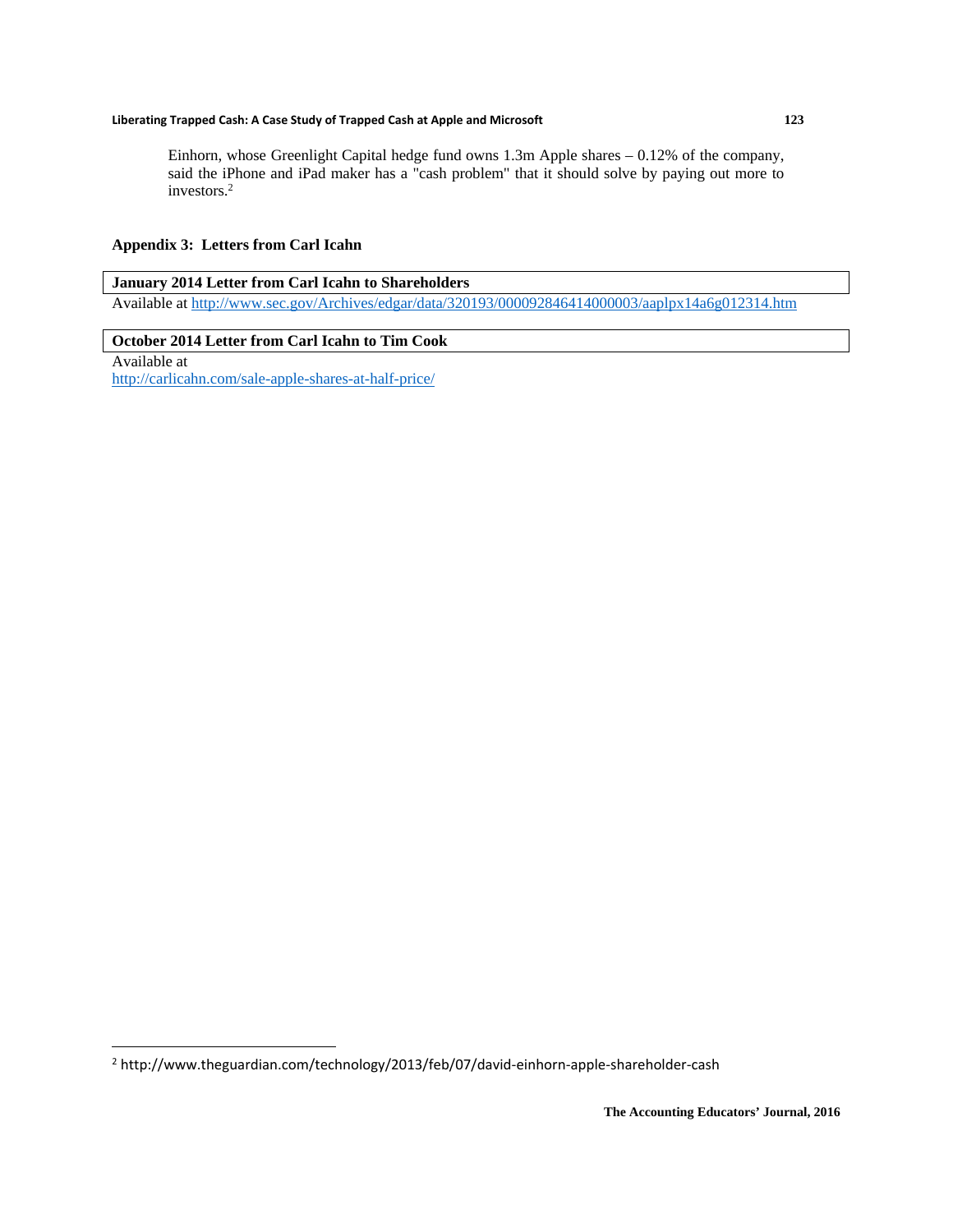### **Appendix 4: Timeline**

| 5/10/2011  | Microsoft buys Skype with overseas cash.                                                                                                                                                                                                                                                                                                                                                    |
|------------|---------------------------------------------------------------------------------------------------------------------------------------------------------------------------------------------------------------------------------------------------------------------------------------------------------------------------------------------------------------------------------------------|
| 10/11/2011 | Permanent Subcommittee on Investigations releases "Repatriating Offshore Funds: 2004 Tax<br>Windfall for Select Multinationals." The report recommends against enacting a second corporate<br>repatriation tax break due to the harm associated with the substantial revenue loss, failed jobs<br>stimulus, and added incentive for U.S. corporations to move jobs and investment offshore. |
| 10/26/2011 | Rep. David Camp (R-Michigan, chair of the House Committee on Ways and Means) releases<br>"International Tax Reform" discussion draft which proposes a shift from a worldwide system of<br>taxation to a territorial-based system that exempts 95% of overseas earnings from U.S. taxation<br>when profits are brought back to the United States from a foreign subsidiary.                  |
| 11/17/2011 | House Committee on Ways and Means holds a hearing on Camp's discussion draft                                                                                                                                                                                                                                                                                                                |
| 9/20/2012  | The Permanent Subcommittee on Investigations holds a hearing, "Offshore Profit Shifting and<br>the U.S. Tax Code." Representatives from Hewlett-Packard and Microsoft were called to testify.                                                                                                                                                                                               |
| 2/7/2013   | David Einhorn, president of Greenlight Capital, files suit against Apple Inc.                                                                                                                                                                                                                                                                                                               |
| 3/1/2013   | Einhorn drops suit against Apple Inc.                                                                                                                                                                                                                                                                                                                                                       |
| 4/30/2013  | Apple issues a bond offering (\$17 Billion).                                                                                                                                                                                                                                                                                                                                                |
| 5/21/2013  | The Permanent Subcommittee on Investigations holds Part 2 of "Offshore Profit Shifting and the<br>U.S. Tax Code." Representatives from Apple Inc. were called to testify.                                                                                                                                                                                                                   |
| 6/13/2013  | House Committee on Ways and Means holds a hearing on tax reform: "Tax Havens, Base<br>Erosion and Profit Shifting."                                                                                                                                                                                                                                                                         |
| 9/3/2013   | Microsoft buys Nokia with overseas cash.                                                                                                                                                                                                                                                                                                                                                    |
| 1/23/2014  | Carl Icahn's first open letter to Tim Cook, Apple CEO, is issued.                                                                                                                                                                                                                                                                                                                           |
| 4/28/2014  | Apple issues another bond offering (\$17 Billion) and a share repurchase program.                                                                                                                                                                                                                                                                                                           |
| 10/9/2014  | Carl Icahn's second letter to Tim Cook, Apple CEO, is issued.                                                                                                                                                                                                                                                                                                                               |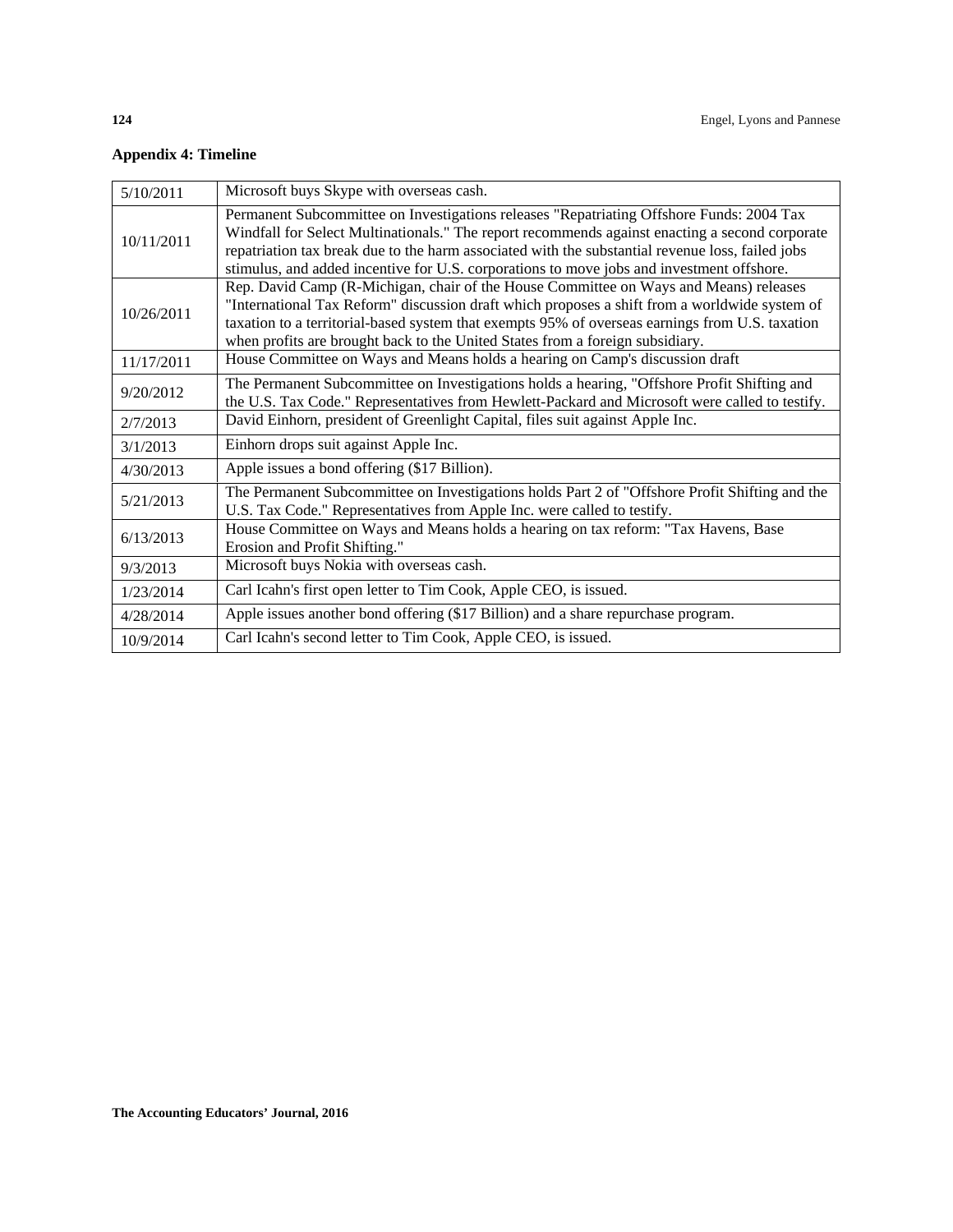#### **Appendix 5: Bardahl Formula for Reasonable Cash Needs**

In Bardahl Manufacturing v. the Commissioner, the government established a formula to prevent corporations from unreasonably accumulating earnings instead of paying the earnings out in the form of a dividend. The formula is stated as follows:

(Inventory turnover + Accounts Receivable Turnover – Accounts Payable Turnover) X Operating Expenses = Reasonable Working Capital Needs.

There must be nexus between the Corporation's want to accumulated earnings and profits and its need. It must be for what the Corporation determines to be reasonable needs, which is a matter of facts and circumstances. Treasury Regulations 1.537-**2** cites examples of what constitutes reasonable needs:

- 1. Product liability loss reserve.
- 2. Distributions in redemption of stock
- 3. Business expansion and plant replacement
- 4. Acquisition of a business through purchase
- 5. Retirement of debt
- 6. Additional working capital
- 7. Investments or loans to suppliers or customers

Treasury Regulations §1.537-1 further states,

 "An accumulation of earnings and profits is in excess of the reasonable needs of the business if it exceeds the amount that a prudent businessman would consider to be appropriate for the present business purposes and for the reasonably anticipated future needs of the business."

In short, once we determine what the reasonable needs of the business are, anything in excess is considered unreasonable unless it can be documented. Any unreasonable accumulation is subject to a penalty tax of twenty per cent in accordance with Internal Revenue Code Section §53.

#### **Appendix 6– Financial Information on Apple and Microsoft**

See attached Excel file or can be included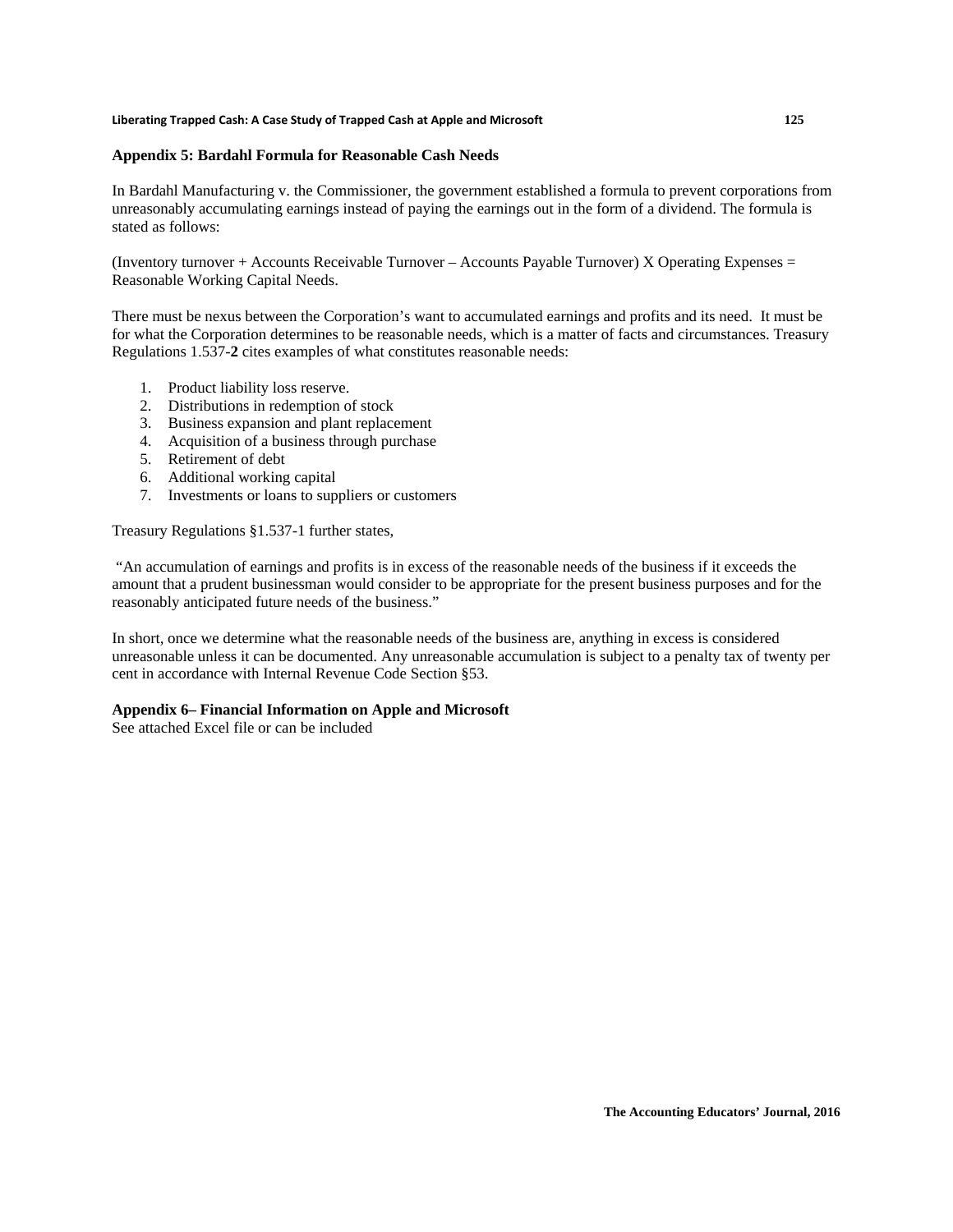#### **Teaching Note**

This teaching note outlines an approach to facilitate dialogue on the issue of trapped cash and permanently reinvested earnings using the questions posed within the case. We restate the questions, identify where relevant information can be found in the appendix and provide a possible response to the question.

#### **Task 1.1: Summarize for non-sophisticated investors the "trapped cash" issue**

When US firms have overseas subsidiaries located in jurisdictions where the tax rate is lower than the rates in the US, those subsidiaries can pay the lower tax rate BUT if cash from the overseas subsidiary is brought back into the US it will be taxed at US corporate tax rate, less credit for foreign income taxes paid. This creates an incentive for such firms to leave the cash and liquid investments outside the US leading to "trapped cash".

As revenue growth has slowed at major US technology firms, the combination of fairly stable earnings and fewer investment opportunities has resulted in increasingly large cash balances at prominent U.S. based technology firms. At these firms, a significant portion of earnings generated relate to the operations of foreign subsidiaries. As overseas earnings have grown, so have foreign held cash balances. At 12/31/2013 Apple, Microsoft, Google, Cisco and Oracle had a combined \$386 billion in cash; almost \$310 billion of this was held outside the U.S. For perspective, note that combined net income reported by these five firms totaled \$92 billion in 2013.

#### **Additional information:**

- Grant Thornton New Developments Summary. Earnings in foreign subsidiaries. U.S. income tax implications under ASC 740 http://www.grantthornton.com/~/media/content-page-files/audit/pdfs/new-developmentssummary/New%20Developments%20Summary\_043013.ashx
- APB 23: Accounting for Income Taxes –Special Areas http://www.fasb.org/cs/BlobServer?blobcol=urldata&blobtable=MungoBlobs&blobkey=id&blobwhere=11 75820901676&blobheader=application%2Fpdf
- Testimony Concerning APB 23 Exception on Indefinitely Reinvested Earnings, Jack T. Ciesielski, President R.G. Associates, Inc. Before the Senate Permanent Subcommittee on Investigations of the Committee on Homeland Security and Government Affairs. September 20, 2012. http://www.c-span.org/video/?308296-1/offshore-corporate-tax-havens

#### **Task 1.2 Examine the financial statements of Microsoft and Apple for the past 5 years and identify the reporting of cash, cash held outside the US and permanently reinvested earnings**

- i. Examine the financial statements of Apple and Microsoft over the last five years and summarize reporting by each firm of:
	- a. Cash, cash held outside the U.S. and permanently reinvested earnings
	- b. any potential tax implications
	- c.

#### **Information to use:**

- 2014 Balance Sheet for each company
- Note disclosures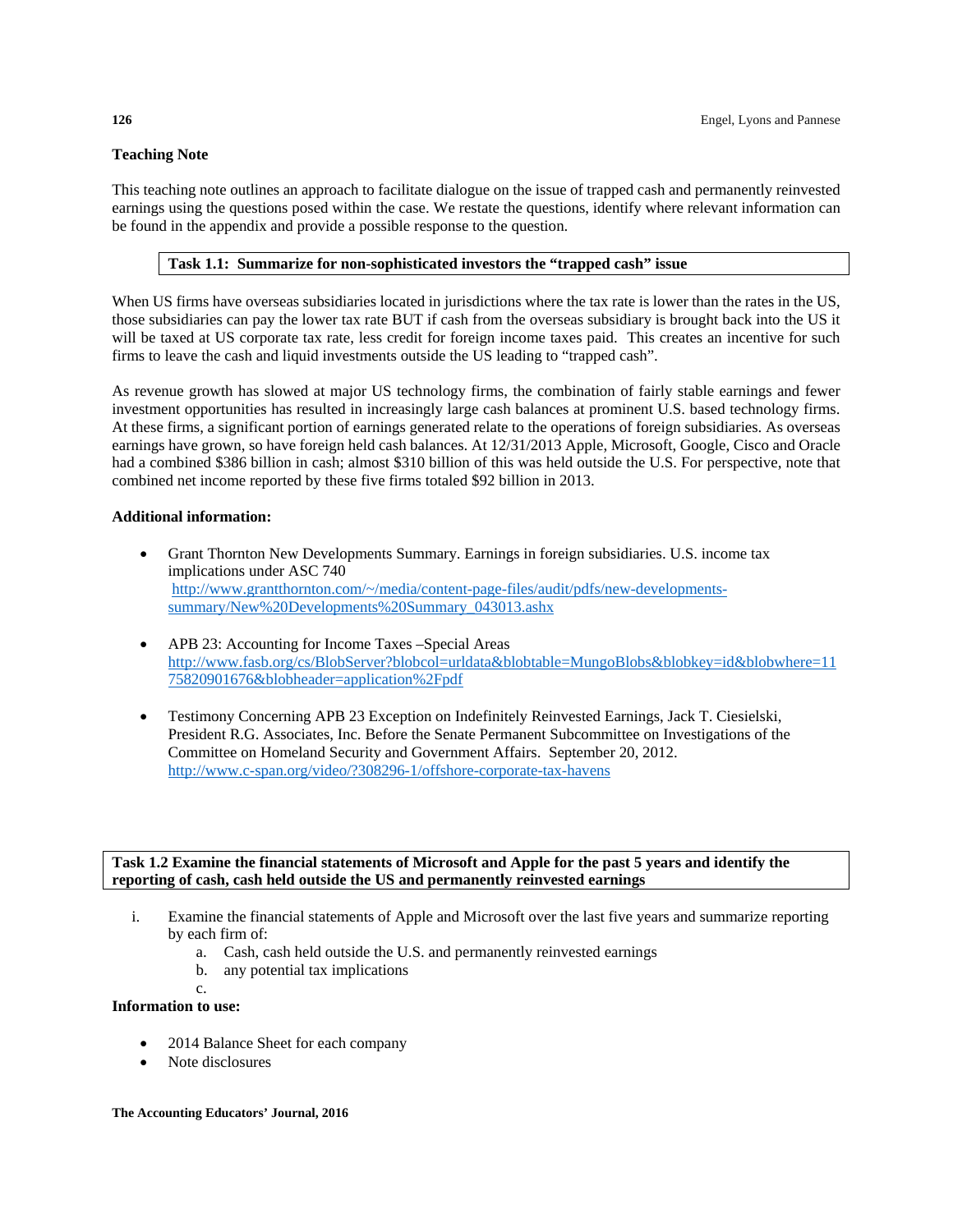The table below that summarizes cash and overseas cash

While the information provided below is sufficient to answer the questions and motivate discussion, the instructor can enhance the discussion by using the SEC's Edgar website:

#### http://www.sec.gov/edgar/searchedgar/webusers.htm#.VPIqbPnF\_T8

The instructor can search for Microsoft or Apple on the site and pull up the company's interactive 10-k.

| Values are in Billions                                    |          |          |          |         |         |
|-----------------------------------------------------------|----------|----------|----------|---------|---------|
| Apple                                                     | 2014     | 2013     | 2012     | 2011    | 2010    |
| <b>Total Cash</b>                                         | \$155.24 | \$146.76 | \$121.25 | \$81.57 | \$51.01 |
| Cash Outside of U.S.                                      | \$137.10 | \$111.30 | \$82.60  | \$54.30 | \$30.80 |
|                                                           |          |          |          |         |         |
|                                                           |          |          |          |         |         |
| <b>Microsoft</b>                                          | 2014     | 2013     | 2012     | 2011    | 2010    |
| <b>Total Cash</b>                                         | \$85.71  | \$77.02  | \$63.04  | \$52.77 | \$36.79 |
| <b>Permanently Reinvested</b><br>Earnings Outside of U.S. | \$92.90  | \$76.40  | \$60.80  | \$44.80 | \$29.50 |
|                                                           |          |          |          |         |         |

#### *Definition of cash*

The first issue that needs to be addressed is the definition of cash. For the purpose of this answer, the instructor should take a broad view of cash. This broad view sets cash as: Cash and Cash Equivalents plus short term marketable securities plus long term marketable securities. The instructor can use this as a teachable moment to point out the GAAP definition of cash is not necessarily the same definition external users apply, in practice, when they are looking at a company's balance sheet.

#### *Location of cash*

The second issue to address is where the cash is. A key point here is that cash held outside is non-trivial to determine. You can see this by looking at the difference in Apple and Microsoft's note disclosure. While Apple writes:

"As of September 27, 2014 and September 28, 2013, \$137.1 billion and \$111.3 billion, respectively, of the Company's cash, cash equivalents and marketable securities were held by foreign subsidiaries and are generally based in U.S. dollar-denominated holdings."

#### Microsoft writes:

"As of June 30, 2014, we have not provided deferred U.S. income taxes or foreign withholding taxes on temporary differences of approximately \$92.9 billion resulting from earnings for certain non-U.S. subsidiaries which are permanently reinvested outside the U.S."

Apple is specific in stating its foreign cash, Microsoft only speaks of its "permanently reinvested earnings." This is more than a simple semantic issue because Microsoft is reporting permanently reinvested earnings that are greater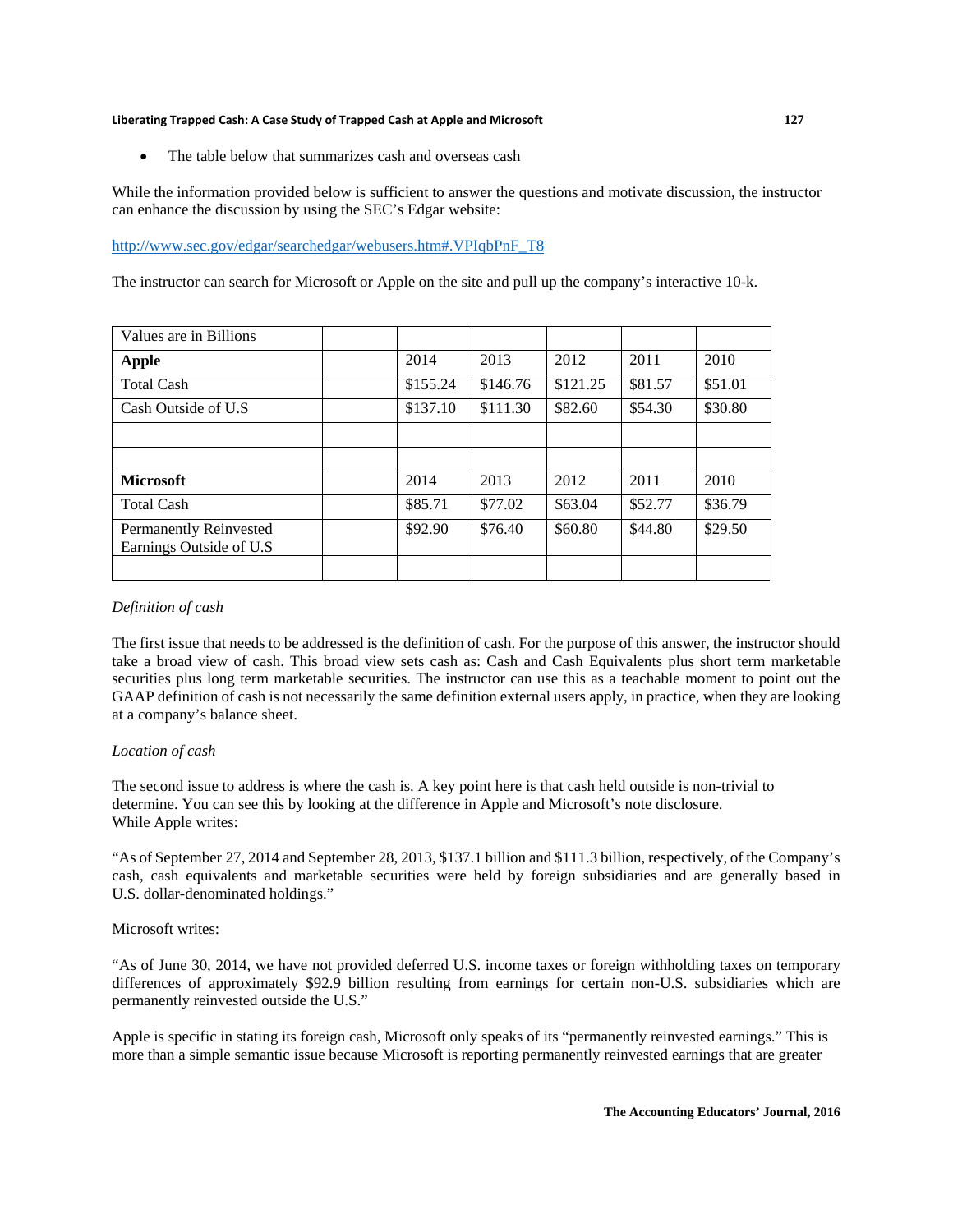than its total cash holdings (see Table above). This is perfectly reasonable but it is less transparent than the disclosure supplied by Apple.

*A key take-away is that just as cash and retained earnings are quite different, cash and permanently reinvested earnings are distinct despite journalistic entries confusing the two.* 

#### **Note Disclosures on Permanently Reinvested Earnings**

The firms provide different information related to cash held outside the U.S., permanently reinvested earnings and tax implications.

#### **MSFT**

2014: As of June 30, 2014, we have not provided deferred U.S. income taxes or foreign withholding taxes on temporary differences of approximately \$92.9 billion resulting from earnings for certain non-U.S. subsidiaries which are permanently reinvested outside the U.S. The unrecognized deferred tax liability associated with these temporary differences was approximately \$29.6 billion at June 30, 2014.

2013: As of June 30, 2013, we have not provided deferred U.S. income taxes or foreign withholding taxes on temporary differences of approximately \$76.4 billion resulting from earnings for certain non-U.S. subsidiaries which are permanently reinvested outside the U.S. The unrecognized deferred tax liability associated with these temporary differences was approximately \$24.4 billion at June 30, 2013.

2012: As of June 30, 2012, we have not provided deferred U.S. income taxes or foreign withholding taxes on temporary differences of approximately \$60.8 billion resulting from earnings for certain non-U.S. subsidiaries which are permanently reinvested outside the U.S. The unrecognized deferred tax liability associated with these temporary differences was approximately \$19.4 billion at June 30, 2012.

2011: We have not provided deferred U.S. income taxes or foreign withholding taxes on temporary differences of approximately \$44.8 billion resulting from earnings for certain non-U.S. subsidiaries which are permanently reinvested outside the U.S. The unrecognized deferred tax liability associated with these temporary differences is approximately \$14.2 billion.

2010: We have not provided deferred U.S. income taxes or foreign withholding taxes on temporary differences of approximately \$29.5 billion resulting from earnings for certain non-U.S. subsidiaries which are permanently reinvested outside the U.S. The unrecognized deferred tax liability associated with these temporary differences is approximately \$9.2 billion.

#### **AAPL**

2014: The foreign provision for income taxes is based on foreign pre-tax earnings of \$33.6 billion, \$30.5 billion and \$36.8 billion in 2014, 2013 and 2012, respectively. The Company's consolidated financial statements provide for any related tax liability on undistributed earnings that the Company does not intend to be indefinitely reinvested outside the U.S. Substantially all of the Company's undistributed international earnings intended to be indefinitely reinvested in operations outside the U.S. were generated by subsidiaries organized in Ireland, which has a statutory tax rate of 12.5%. As of September 27, 2014, U.S. income taxes have not been provided on a cumulative total of \$69.7 billion of such earnings. The amount of unrecognized deferred tax liability related to these temporary differences is estimated to be approximately \$23.3 billion.

As of September 27, 2014 and September 28, 2013, \$137.1 billion and \$111.3 billion, respectively, of the Company's cash, cash equivalents and marketable securities were held by foreign subsidiaries and are generally based in U.S. dollar-denominated holdings. Amounts held by foreign subsidiaries are generally subject to U.S. income taxation on repatriation to the U.S.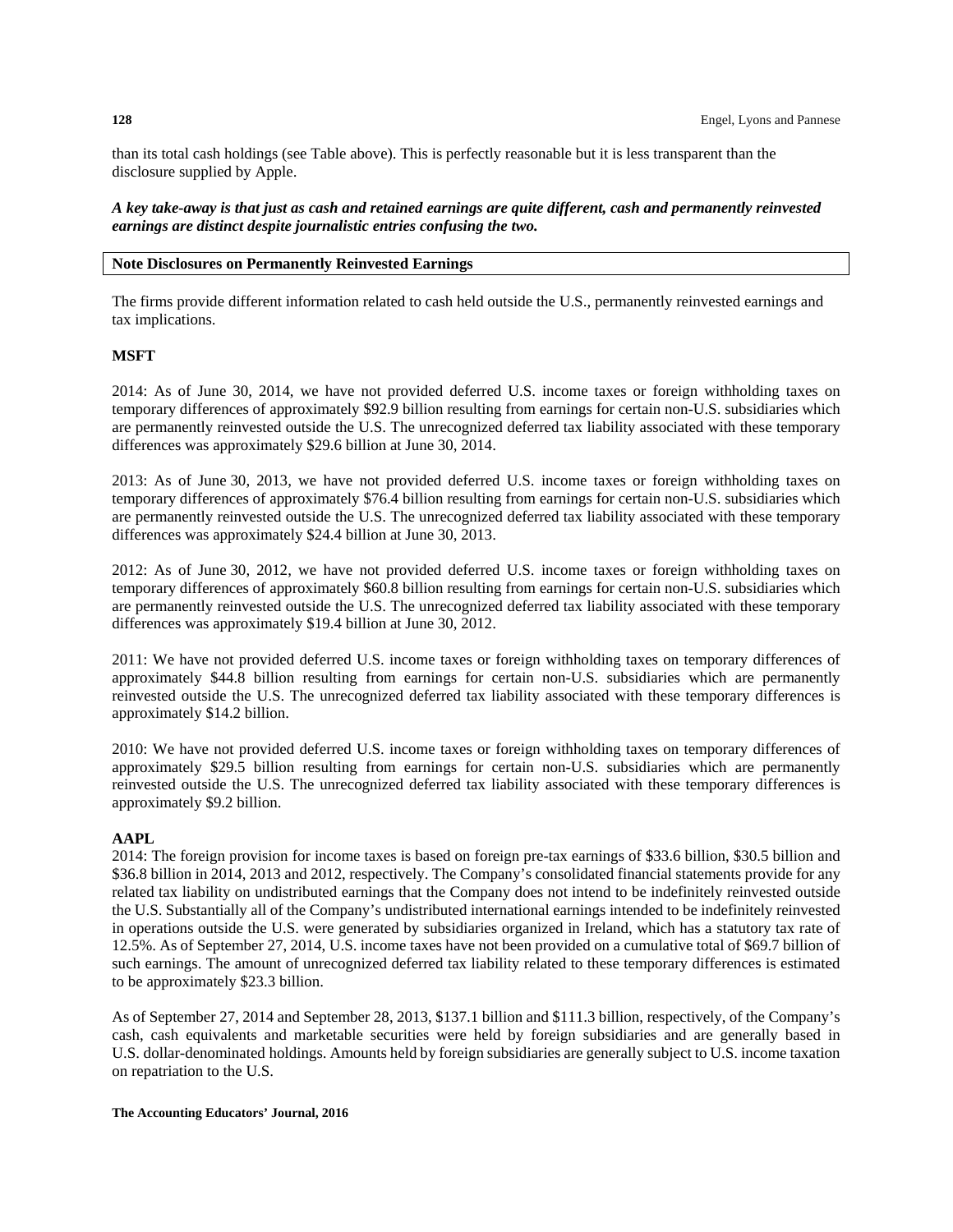2013: The foreign provision for income taxes is based on foreign pre-tax earnings of \$30.5 billion, \$36.8 billion and \$24.0 billion in 2013, 2012 and 2011, respectively. The Company's consolidated financial statements provide for any related tax liability on undistributed earnings that the Company does not intend to be indefinitely reinvested outside the U.S. Substantially all of the Company's undistributed international earnings intended to be indefinitely reinvested in operations outside the U.S. were generated by subsidiaries organized in Ireland, which has a statutory tax rate of 12.5%. As of September 28, 2013, U.S. income taxes have not been provided on a cumulative total of \$54.4 billion of such earnings. The amount of unrecognized deferred tax liability related to these temporary differences is estimated to be approximately \$18.4 billion.

As of September 28, 2013 and September 29, 2012, \$111.3 billion and \$82.6 billion, respectively, of the Company's cash, cash equivalents and marketable securities were held by foreign subsidiaries and are generally based in U.S. dollar-denominated holdings. Amounts held by foreign subsidiaries are generally subject to U.S. income taxation on repatriation to the U.S.

2012: The foreign provision for income taxes is based on foreign pretax earnings of \$36.8 billion, \$24.0 billion and \$13.0 billion in 2012, 2011 and 2010, respectively. The Company's consolidated financial statements provide for any related tax liability on amounts that may be repatriated, aside from undistributed earnings of certain of the Company's foreign subsidiaries that are intended to be indefinitely reinvested in operations outside the U.S. As of September 29, 2012, U.S. income taxes have not been provided on a cumulative total of \$40.4 billion of such earnings. The amount of unrecognized deferred tax liability related to these temporary differences is estimated to be approximately \$13.8 billion.

As of September 29, 2012 and September 24, 2011, \$82.6 billion and \$54.3 billion, respectively, of the Company's cash, cash equivalents and marketable securities were held by foreign subsidiaries and are generally based in U.S. dollar-denominated holdings. Amounts held by foreign subsidiaries are generally subject to U.S. income taxation on repatriation to the U.S.

2011: The foreign provision for income taxes is based on foreign pretax earnings of \$24.0 billion, \$13.0 billion and \$6.6 billion in 2011, 2010 and 2009, respectively. The Company's consolidated financial statements provide for any related tax liability on amounts that may be repatriated, aside from undistributed earnings of certain of the Company's foreign subsidiaries that are intended to be indefinitely reinvested in operations outside the U.S. As of September 24, 2011, U.S. income taxes have not been provided on a cumulative total of \$23.4 billion of such earnings. The amount of unrecognized deferred tax liability related to these temporary differences is estimated to be approximately \$8.0 billion.

As of September 24, 2011 and September 25, 2010, \$54.3 billion and \$30.8 billion, respectively, of the Company's cash, cash equivalents and marketable securities were held by foreign subsidiaries and are generally based in U.S. dollar-denominated holdings. Amounts held by foreign subsidiaries are generally subject to U.S. income taxation on repatriation to the U.S.

2010: The foreign provision for income taxes is based on foreign pretax earnings of \$13.0 billion, \$6.6 billion and \$4.6 billion in 2010, 2009 and 2008, respectively. The Company's consolidated financial statements provide for any related tax liability on amounts that may be repatriated, aside from undistributed earnings of certain of the Company's foreign subsidiaries that are intended to be indefinitely reinvested in operations outside the U.S. As of September 25, 2010, U.S. income taxes have not been provided on a cumulative total of \$12.3 billion of such earnings. The amount of unrecognized deferred tax liability related to these temporary differences is estimated to be approximately \$4.0 billion.

As of September 25, 2010 and September 26, 2009, \$30.8 billion and \$17.4 billion, respectively, of the Company's cash, cash equivalents and marketable securities were held by foreign subsidiaries and are generally based in U.S.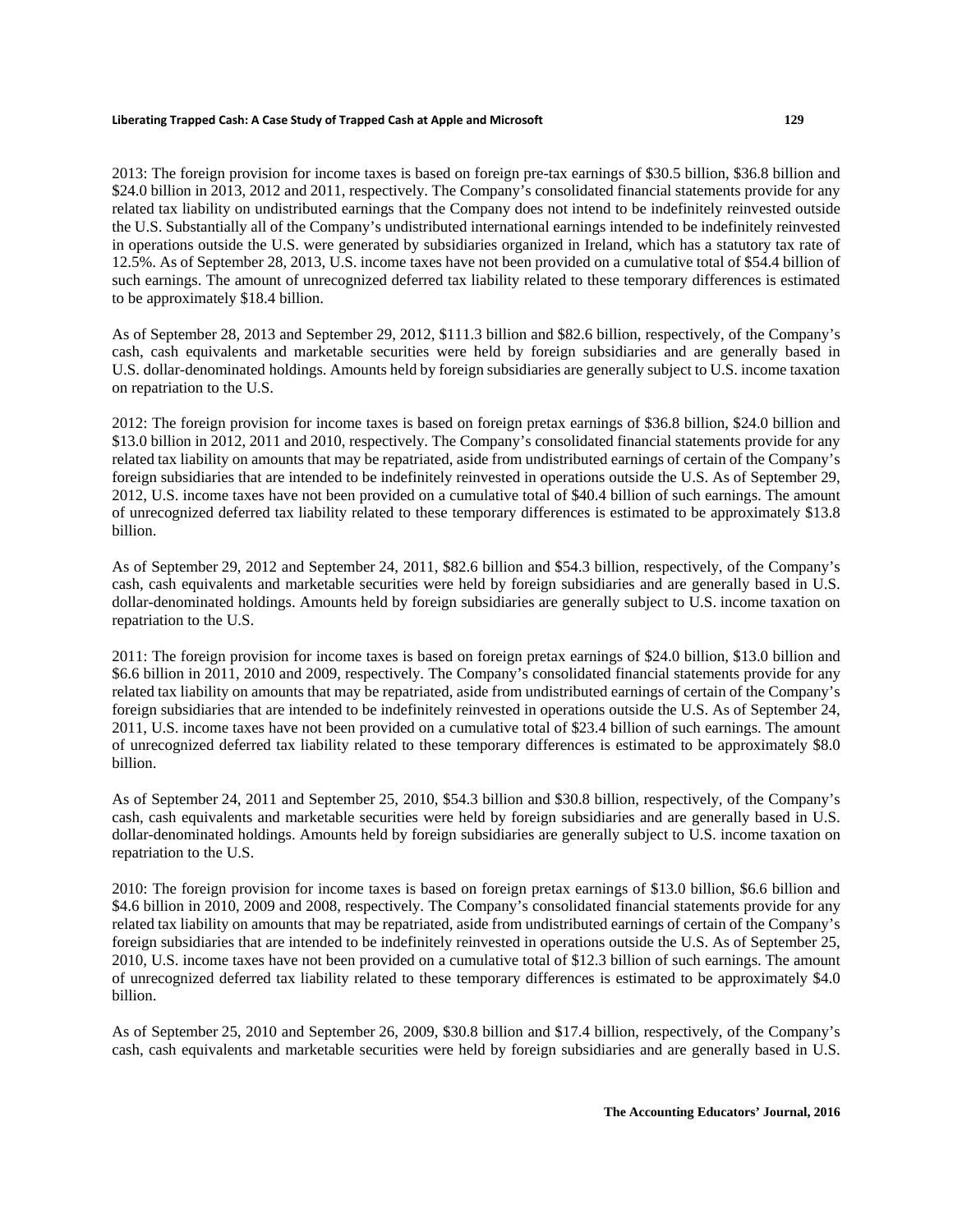dollar-denominated holdings. Amounts held by foreign subsidiaries are generally subject to U.S. income taxation on repatriation to the U.S.

#### **Task 1.3 Compare how each firm utilized excess cash over the past three years**

Compare how each firm utilized excess cash (i.e. not core business uses such as capital expenditures or investment in working capital) over the past three years

Information to use:

- Statement of Cash Flows for each company
- From the Statement of Cash Flows, the following table can be constructed.

| Apple                        | 2014    | 2013    | 2012    |
|------------------------------|---------|---------|---------|
| <b>Share Repurchases</b>     | \$45B   | \$22.9B | None    |
| <b>Total Dividends</b>       | \$11B   | \$10.6B | \$2.5B  |
| LT Debt Issuance<br>Proceeds | \$12B   | \$17B   | 0       |
|                              |         |         |         |
| Microsoft                    | 2014    | 2013    | 2012    |
| <b>Share Repurchases</b>     | \$7.3B  | \$5.4B  | \$5.0B  |
| <b>Total Dividends</b>       | \$8.9B  | \$7.5B  | \$6.4B  |
| LT Debt Issuance<br>Proceeds | \$10.4B | \$4.9B  | 0       |
| Acquisition of Companies     | \$5.9B  | \$1.6B  | \$10.1B |

Apple relied more heavily on repurchases of its own stock while Microsoft made more acquisitions. By using foreign cash to purchase a foreign company, Microsoft is able to complete the transaction at lower cost than if the firm used cash from the US. For example, Microsoft purchased Skype for \$8.5B. It paid for Skype (a foreign company) with foreign earnings. If Skype had been a U.S. company, Microsoft would have first had to repatriate the funds, paid the repatriation tax and then made the purchase with the after tax funds. So "trapped cash" may be "liberated" through foreign acquisitions.

For additional discussion see this popular press report:

- o http://blogs.wsj.com/deals/2011/05/11/dealpolitik-lesson-from-microsoftskype-congress-must-fixcorporate-tax-law/
- o "Will Microsoft's \$8.5 billion purchase of Skype be a wake up call for lawmakers on the need for corporate tax reform?
- o Skype can thank a large part of its big payday on the country's corporate tax code and being organized outside of the U.S.

#### *Alternative Uses of Cash*

Cash generated by a firm can be used to make an acquisition, pay a dividend, buy back shares or repay debt. Academics and practitioners debate the relative merits of these uses of cash.

#### *Suggested Discussion: Apple under Jobs*

Steve Jobs, as former CEO of Apple, did not allow Apple to take on Debt or issue dividends. He did not repurchase shares. (http://fortune.com/2010/03/19/why-steve-jobs-shouldnt-pay-you-a-dividend/)

Is that a problem? Wall Street purists would say it is. The argument goes something like this: Cash isn't for show. It's for investors. Companies have an obligation to either use it for growth drivers like acquisitions and equipment, or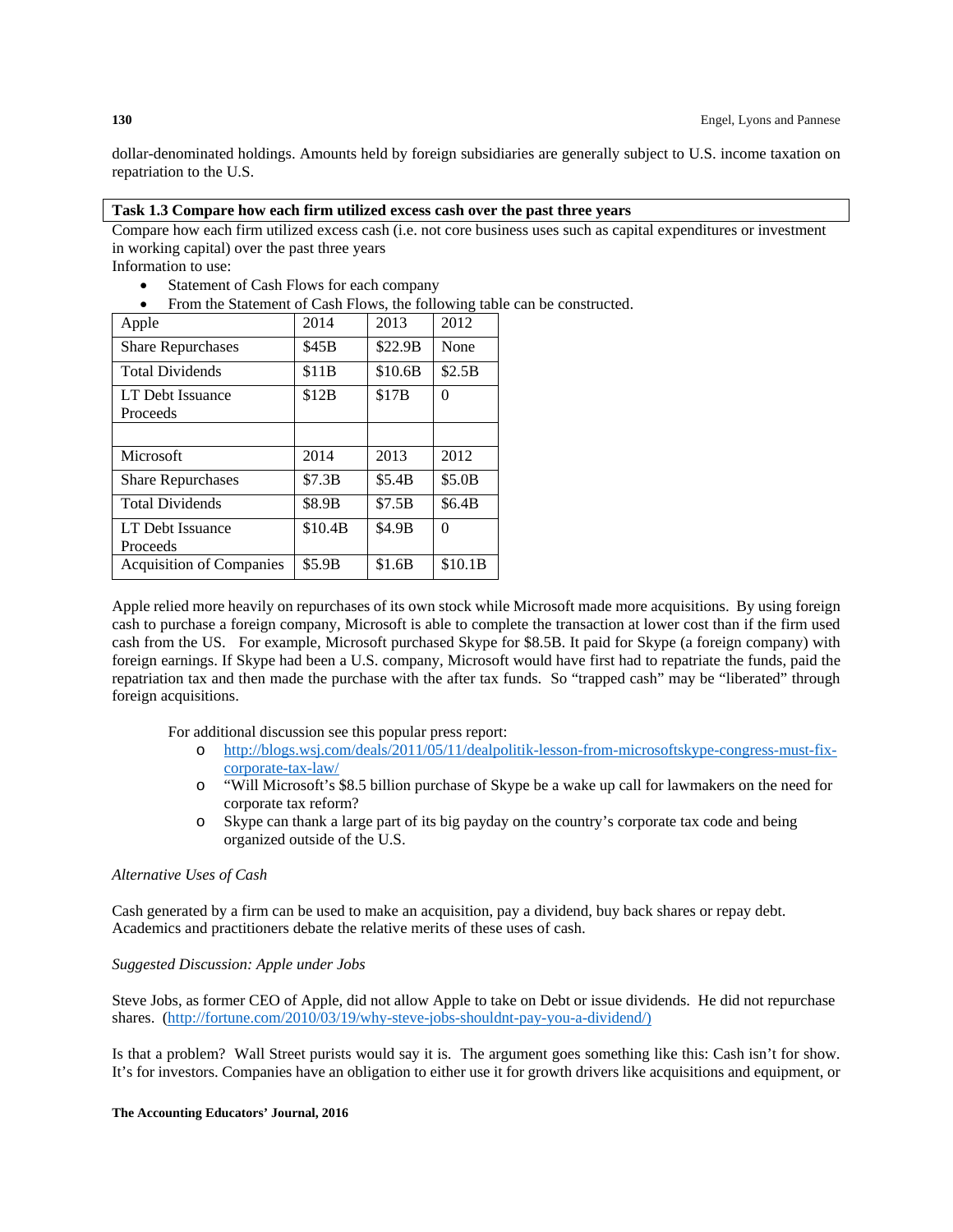give it back to the shareholders. We put money into public companies to earn a higher return than we could get from the bank – so we're understandably annoyed when Steve Jobs rolls it in rubber bands and tosses it in the safe." When Steve Jobs passed away (October 5, 2011), Tim Cook became CEO. Tim Cook changed Apple's policy and began to issue debt and pay dividends. This can be seen by looking at the Cash Flow Statement.

#### **Task 1.4 Analyze the pros and cons of Icahn's push for accelerated share repurchases**

Carl Icahn has been vocal in his call for increased share repurchases. Those who share his view note the rationale includes:

- $\triangleright$  A tax advantaged approach to providing return to shareholders. Consider a share repurchase versus a dividend. Dividend income is taxed immediately while share repurchases lead to capital gains which are taxed only when realized and may be subject to lower rates if long term in nature.
- $\triangleright$  If debt is issued (as was the case with Apple) to repurchase shares, the capital structure is changed. Apple had no debt and then issued debt to repurchase shares. The resulting change is capital structure should lower the firm's overall cost of capital and thereby increase the value of the firm.
- $\triangleright$  There is some evidence that large cash balances lead to lower price to earnings multiples and can lead investors to undervalue the firm. If true, the low valuation would imply that share repurchases would provide a good investment opportunity for the firm. This is the primary argument made by Carl Icahn.
- $\triangleright$  Share repurchases indicate to the market management's view that the shares are undervalued and this signaling may lead to reassessment by the market.

Disadvantages of share repurchase programs may include:

- $\triangleright$  Repurchasing of shares suggests the firm does not have adequate opportunities for investment.
- $\triangleright$  This action could be politically unpopular if the firm is viewed as "evading taxes."
- $\triangleright$  An incentive for management to repurchase shares instead of paying dividends, investing or acquiring since stock options become more valuable as the number of shares falls and share price rises.
- $\triangleright$  Share repurchases boost EPS simply because the number of shares falls, which may benefit managers with compensation tied to EPS.
- $\triangleright$  There is some evidence that firms buy back shares when the price is high and reduce share buybacks when the price is low

#### **Additional sources of Information:**

http://www.economist.com/news/business/21616968-companies-have-been-gobbling-up-their-own-sharesexceptional-rate-there-are-good-reasons http://www.wsj.com/articles/SB10001424052970203824904577213891035614390 http://www.investopedia.com/articles/stocks/10/share-buybacks.asp

#### **Task 2.1 Compute the reasonable needs of Microsoft and Apple using the Bardahl formula**

A full description of the Bardahl Formula is available at https://www.irs.gov/irm/part4/irm\_04-010-013 cont01.html#d0e4303. Here we break down the formula in a way to solve the task. The goal is to calculate the *reasonable needs* of the firm and compare those needs to the firm's working capital. To do this we must determine the: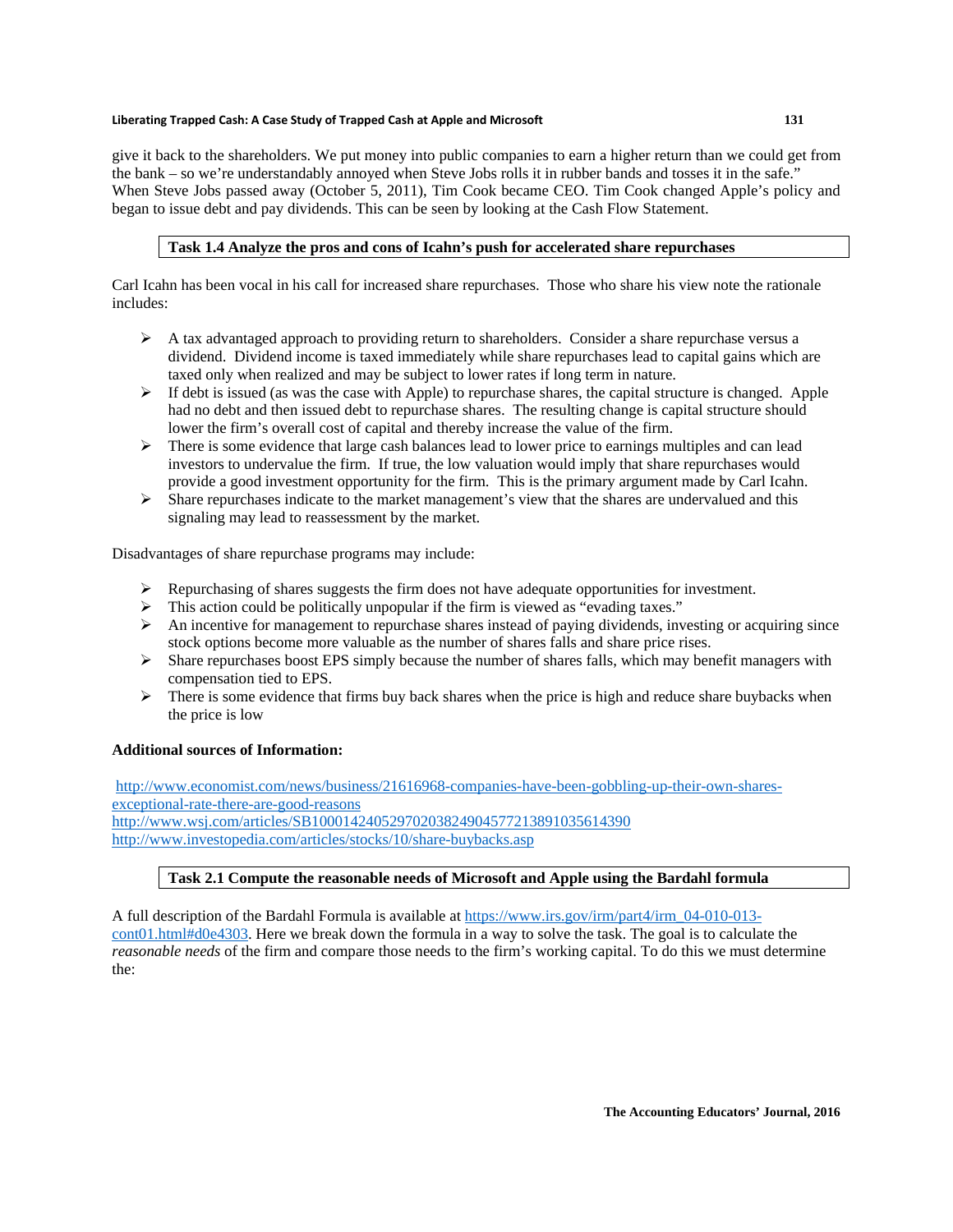|                                              | AAPL         | <b>MSFT</b> |
|----------------------------------------------|--------------|-------------|
| OPERATING EXPENSES FOR A FULL YEAR INCLUDING | \$130,292.00 | \$45,767.00 |
| COST OF GOODS                                |              |             |
| LESS DEPRECIATION                            | \$6,757.00   | \$2,967.00  |
| PLUS TAXES                                   | \$13,973.00  | \$5,289.00  |
|                                              |              |             |
| <b>OPERATING EXPENSES AS ADJUSTED</b><br>(a) | \$137,508.00 | \$48,089.00 |

A. The operating expenses for the full year, including the cost of goods but excluding depreciation

#### B. The adjusted operating cycle in terms of percent of a year.

| <b>INVENTORY CYCLE</b>                                                   | <b>AAPL</b>  | <b>MSFT</b> |
|--------------------------------------------------------------------------|--------------|-------------|
| A. COST OF GOODS                                                         | \$112,258.00 | \$17,530.00 |
| <b>B. AVERAGE INVENTORY</b>                                              | \$1,937.50   | \$2,299.00  |
| <b>C. INVENTORY TURNOVER</b>                                             | 0.02         | 0.13        |
| (Turnover $*365$ )                                                       | 6.30         | 47.87       |
|                                                                          |              |             |
|                                                                          |              |             |
| ACCOUNTS RECEIVABLE CYCLE                                                |              |             |
| A.NET SALES FOR THE YEAR                                                 | \$182,795.00 | \$73,723.00 |
| <b>B. AVERAGE ACCOUNTS RECEIVABLE</b>                                    | \$15,281.00  | \$18,515.00 |
| <b>C. TURNOVER</b>                                                       | 0.08         | 0.25        |
| (Turnover $*365$ )                                                       | 30.51        | 91.67       |
|                                                                          |              |             |
| <b>OPERATING CYCLE</b>                                                   | <b>AAPL</b>  | <b>MSFT</b> |
| ADD A/R AND INVENTORY                                                    | 36.81        | 139.54      |
| (b) DIVIDE BY $365 =$ OPERATING CYCLE EXPRESSED<br>AS PERCENTAGE OF YEAR | 0.100855727  | 0.382289397 |

Then, multiply (a) by (b) to get the amount of net liquid assets necessary to meet ordinary operating expenses.

Compare the funds required or with the funds available. If funds available exceed funds required the excess is unreasonable accumulation.

| $(a * b)$ Reasonable Needs = Adjusted Op. Exp<br>*Operating Cycle | \$13,868.47    | \$18,383.91  |
|-------------------------------------------------------------------|----------------|--------------|
| <b>CURRENT ASSETS</b>                                             | \$68,531.00    | \$114,246.00 |
| <b>CURRENT LIAB</b>                                               | \$63,448.00    | \$45,625.00  |
| WORKING CAPITAL                                                   | \$5,083,00     | \$68,621.00  |
| <b>EXCESS (Working Cap – Reasonable Needs)</b>                    | $-$ \$8,785.47 | \$50,237.09  |